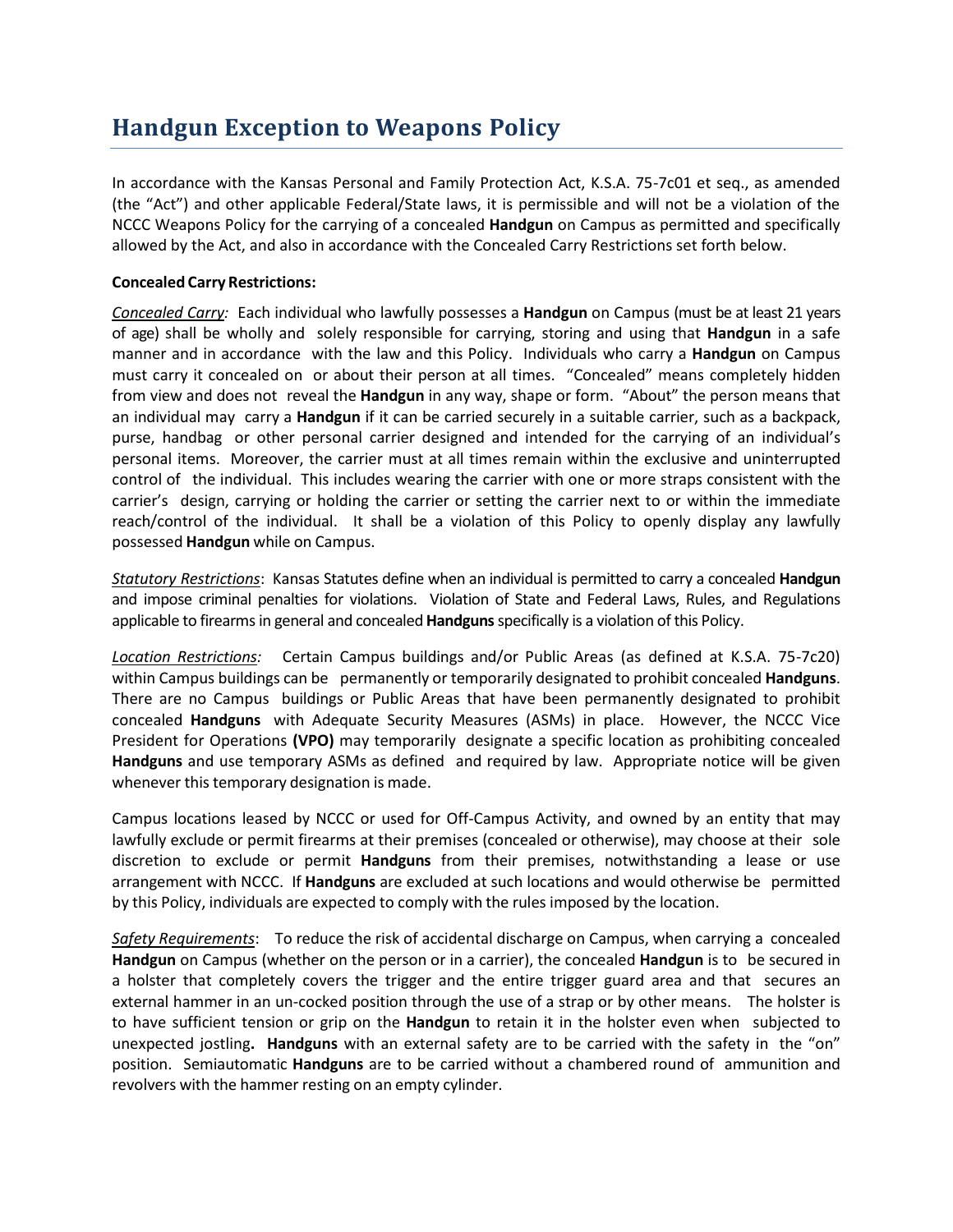*Storage*:**Handgun** storage is not provided by NCCC. Individuals may store a **Handgun** in the individual's vehicle when the vehicle is locked and the **Handgun** is secured in a location within the vehicle that is not visible from outside the vehicle; **Handgun** storage by any other means is prohibited.

Specifically, it is prohibited for any individual to store a **Handgun**: i) in a vehicle that is unlocked or when the **Handgun** is visible from outside the vehicle, ii) in an individual's office, iii) in an unattended backpack/carrier, iv) in any type of locker or v) in any other location and under any circumstances except as specifically permitted by this Policy and by state and federal law.

*Training:* Training on the proper handling of a concealed **Handgun** is encouraged. All NCCC employees are eligible for NCCC continuing education training reimbursement to supplement training for local, noncredit workshops, which could include a gun safety course (for reimbursement, employees must submit an Application to Staff or Faculty Development). Additionally, NCCC may periodically offer oncampus presentations to students/employees related to safe **Handgun** practices.

Any report of Weapons on a NCCC Campus will be addressed by local police departments in coordination with NCCC. The lawful carrying of a concealed **Handgun** should not create concerns on Campus; however, anything other than the lawful carrying of a concealed **Handgun** has the potential to create confusion and additional risk during police responses.

**Applicability:** This Policy applies to all Neosho County Community College (NCCC or "College") students, employees and visitors: i) on the NCCC main campus, Ottawa campus, and within locations owned or leased by NCCC that are not part of the NCCC main or Ottawa campuses (collectively, "Campus"), or ii) when attending/participating in or performing College duties at any off-Campus College sponsored or supervised classes, practices, activities or other programs (collectively, "Off-Campus Activity").

**Enforcement:** Any individual violating this Policy will be subject to appropriate disciplinary action, including but not limited to suspension/expulsion, termination of employment, immediate removal/trespass from the premises and/or arrest. Enforcement of violations of this Policy will be administered by the NCCC Dean of Student Services or Director of Human Resources, as appropriate.

**State and Federal Law:** The foregoing **Handgun Exception To Weapons Policy** shall be subject to State and Federal Laws, Rules and Regulations as they may be amended or interpreted. If any part of any rule or restriction set forth above is determined to be unenforceable due to any such law, rule, or regulation, it shall not affect the enforceability of the balance of the policy. The office of the Vice President for Operations **(VPO)** or designee may from time to time disseminate a summary of Kansas statutory restrictions and definitions which shall thereafter be incorporated in and made a part of this policy.

## **Reporting:**

- **1. Suspected violations** of this Policy should be reported to the office of the VPO, designee, or *NCCC Safety Officers:*
	- **Call:** 620-432-0301 Chanute campus; 785-248-2798 Ottawa campus
	- **Walk- in:** Operations office, Sanders Hall, Chanute campus only; Dean of Ottawa and Online Campuses, Ottawa campus only
	- **Text via:** NCCC LiveSafe Campus Safety App
	- Via web site: NCCC Share A Concern at https://cm.maxient.com/reportingform.php?NeoshoCountyCC&layout\_id=20.